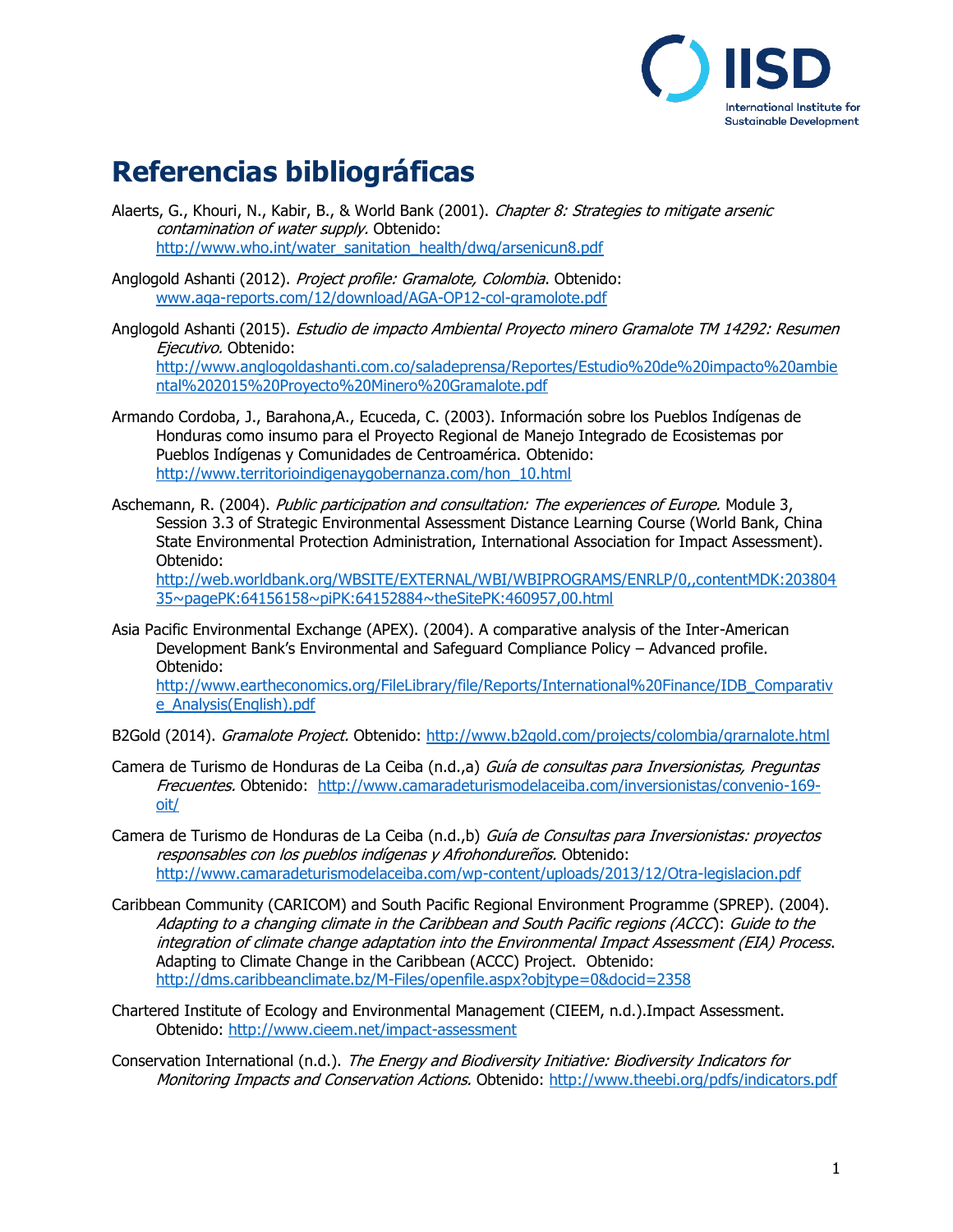- Cornare (2014) Estudio de Impacto Ambiental Gramalote. Obtenido: <http://www.cornare.gov.co/notificaciones-cornare/edictos/172-eia/491-eia-gramalote>
- EAWAG (2008). Predicting Groundwater Arsenic contamination in Southeast Asia from Surface Parameters. Obtenido:

<http://www.eawag.ch/fileadmin/Domain1/Abteilungen/wut/projekte/predict.pdf>

- Environmental Evaluation and Control Manual for Honduras (2009). Obtenido: [http://promecom.org/wp](http://promecom.org/wp-content/uploads/2012/08/Manual-de-Evaluaci%C3%B3n-y-Control-Ambiental.pdf)[content/uploads/2012/08/Manual-de-Evaluaci%C3%B3n-y-Control-Ambiental.pdf](http://promecom.org/wp-content/uploads/2012/08/Manual-de-Evaluaci%C3%B3n-y-Control-Ambiental.pdf)
- European Commission (EC). (2001) Guidance on EIA. EC, Brussels. Obtenido: <http://ec.europa.eu/environment/archives/eia/eia-guidelines/g-screening-full-text.pdf>
- European Union. (2001). Guidance on EIA screening. Obtenido: <http://ec.europa.eu/environment/archives/eia/eia-guidelines/g-screening-full-text.pdf>
- European Union (2013). Guidance on integrating climate change in to environmental impact assessments. Obtenido: <http://ec.europa.eu/environment/eia/pdf/EIA%20Guidance.pdf>
- Fischer T. B. (2013) Environmental Impact Assessment (EIA) Course Curriculum for Tertiary Level Institutions in Pakistan. National Impact Assessment Programme (NIAP) Pakistan. Obtenido: <http://www.fao.org/docrep/005/v9933e/v9933e00.HTM>
- Food and Agriculture Organization of the United Nations (FAO). (1996). *Environmental impact* assessment and environmental auditing in the pulp and paper industry (Working paper 129). Rome. Obtenido: <http://www.fao.org/docrep/005/v9933e/v9933e00.HTM>
- FAO (n.d.). Environmental impact assessment of irrigation and drainage projects: Chapter 5, preparation of terms of reference. Online:<http://www.fao.org/docrep/v8350e/v8350e0d.htm>
- Friends of the Earth (2005). Environmental Impact Assessment (EIA) A campaigner guide. Friends of the Earth, London. Obtenido: [http://www.foe.co.uk/sites/default/files/downloads/environmental\\_impact\\_asses1.pdf](http://www.foe.co.uk/sites/default/files/downloads/environmental_impact_asses1.pdf)
- Garavito, C., Morris, M., Orduz Salinas, M., & Buritica, P. (2010). La consulta Previa a los pueblos indigenas. Loas estandares del derecho internacional. Obtenido: [http://www.banrepcultural.org/sites/default/files/89983/La\\_consulta\\_previa\\_a\\_pueblos\\_indigenas.](http://www.banrepcultural.org/sites/default/files/89983/La_consulta_previa_a_pueblos_indigenas.pdf) [pdf](http://www.banrepcultural.org/sites/default/files/89983/La_consulta_previa_a_pueblos_indigenas.pdf)
- Gazzola P., Fischer T. B (2008). Chapter 6: Core Module 1 Environmental Assessment. In T. B. Fischer, P. Gazzola, U. Jha-Thakur, I. Belcakova, & R. Aschemann (Eds). Environmental Assessment Lecturers' Handbook, ROAD Bratislava.
- GEF Hai Basin Project Office (2003). Environmental Impact Assessment (EIA) Report on the GEF Hai Basin Project. Obtenido: <http://www.ais.unwater.org/ais/aiscm/getprojectdoc.php?docid=696>
- Gilpin, A. (1995). Environmental impact assessment: Cutting edge for the twenty-first century. Cambridge University Press. Obtenido: [http://www.cambridge.org/br/academic/subjects/geography/planning](http://www.cambridge.org/br/academic/subjects/geography/planning-and-urban-geography/environmental-impact-assessment-cutting-edge-21st-century)[and-urban-geography/environmental-impact-assessment-cutting-edge-21st-century](http://www.cambridge.org/br/academic/subjects/geography/planning-and-urban-geography/environmental-impact-assessment-cutting-edge-21st-century)
- Glasson, J., Therivel, R., & Chadwick, A. (2012). Introduction to Environmental Impact Assessment (ed. 4). The Natural Built Environment Series. Routledge.
- Gobierno de Guatemala (2004). Guía de Términos de Referencia para la Elaboración de un estudio de Evaluación de Impacto Ambiental.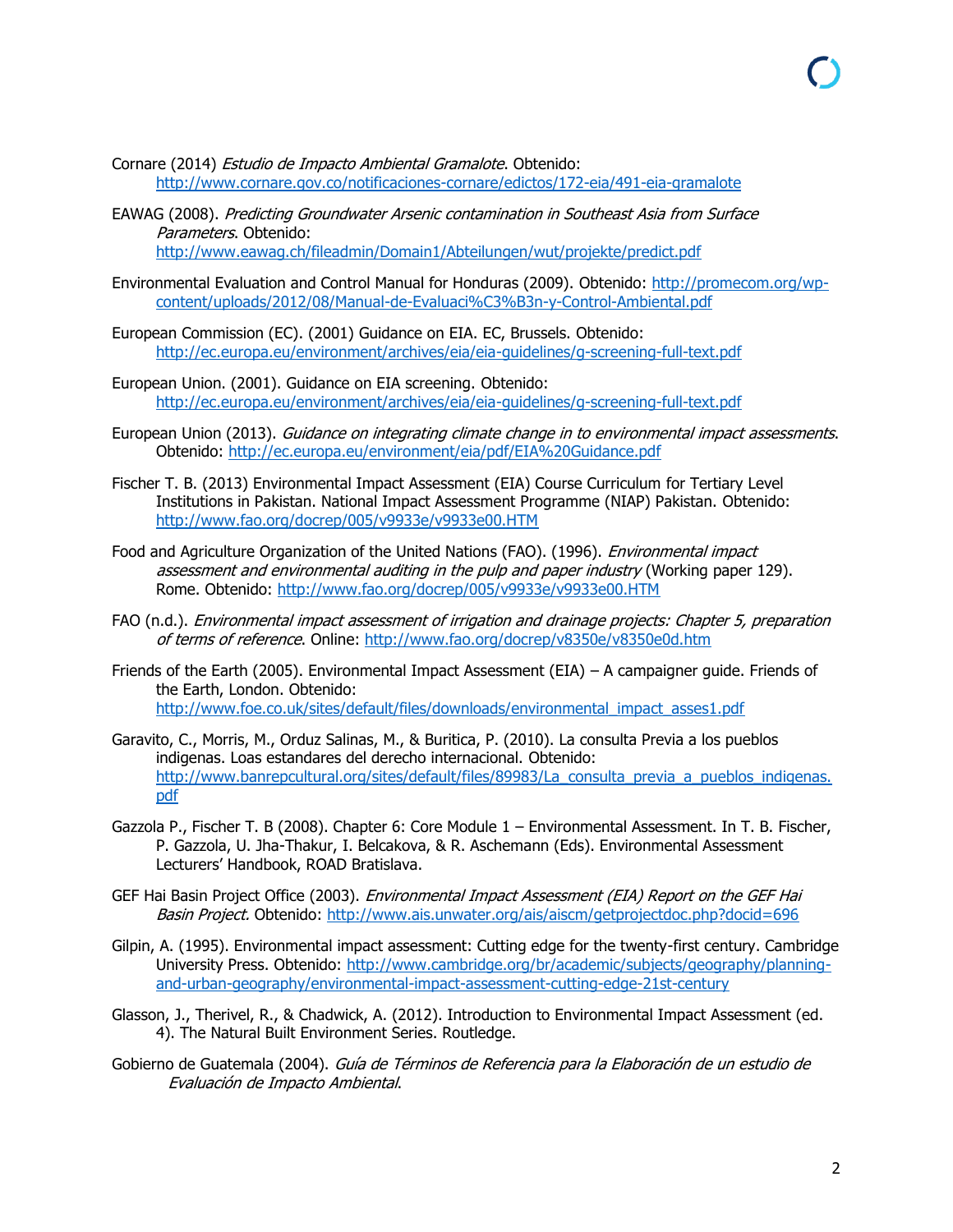- Government of Honduras (2010). Acuerdo No. 1714-2010: Secretaria de Estado en Los Despachos de Recursos Naturales y Ambiente. Tequcigalpa, Honduras.
- Government of Saskatchewan. (2007) EIA process. Government of Saskatchewan. Obtenido: <http://www.agriculture.gov.sk.ca/Default.aspx?DN=0f80480f-9199-426a-a0e6-e3520e950f9b>
- Gramalote Performance. (2012). Obtenido: [http://www.aga-reports.com/12/ir/operating-reviews/review](http://www.aga-reports.com/12/ir/operating-reviews/review-of-projects)[of-projects](http://www.aga-reports.com/12/ir/operating-reviews/review-of-projects)
- Indigenous and Northern Affairs Canada. (2010). Cumulative Impact Monitoring Program (CIMP). Obtenido: <https://www.aadnc-aandc.gc.ca/eng/1100100023828/1100100023830>
- Inter-American Development Bank (2010). San Jacinto-Tizate Geothermal Power Project. Obtenido: <http://www.iadb.org/en/projects/project-description-title,1303.html?id=NI-L1057>
- Intergovernmental Panel on Climate Change (IPCC). (2001) Climate Change 2001: Impact, Adaptation and Vulnerability. Third Assessment Report, Geneva: IPCC. Obtenido: [http://www.grida.no/publications/other/ipcc\\_tar/](http://www.grida.no/publications/other/ipcc_tar/)
- International Development Bank (IDB). (2011). Background information on Inter-American Development Bank environmental and social safeguards policies and procedures. Obtenido: [http://www.bankinformationcenter.org/wp-content/uploads/2013/12/Common-Approach-](http://www.bankinformationcenter.org/wp-content/uploads/2013/12/Common-Approach-Background-Information-on-IDB.pdf)[Background-Information-on-IDB.pdf](http://www.bankinformationcenter.org/wp-content/uploads/2013/12/Common-Approach-Background-Information-on-IDB.pdf)
- International Finance Corporation (IFC). (2013). Good practice handbook: Cumulative impact assessment and management—Guidance for the private sector in emerging markets. Obtenido: [http://www.ifc.org/wps/wcm/connect/3aebf50041c11f8383ba8700caa2aa08/IFC\\_GoodPracticeHan](http://www.ifc.org/wps/wcm/connect/3aebf50041c11f8383ba8700caa2aa08/IFC_GoodPracticeHandbook_CumulativeImpactAssessment.pdf?MOD=AJPERES) [dbook\\_CumulativeImpactAssessment.pdf?MOD=AJPERES](http://www.ifc.org/wps/wcm/connect/3aebf50041c11f8383ba8700caa2aa08/IFC_GoodPracticeHandbook_CumulativeImpactAssessment.pdf?MOD=AJPERES)
- International Institute for Sustainable Development (IISD) and UNEP. (2008). IEA training manual: A training manual on integrated environmental assessment and reporting. Winnipeg and Nairobi. Obtenido: http://www.iisd.org/pdf/2011/iea brochure.pdf
- International Labour Organization. (1989). C169- Indigenous and Tribal Peoples Convention. Obtenido: [http://www.ilo.org/dyn/normlex/en/f?p=NORMLEXPUB:12100:0::NO::P12100\\_ILO\\_CODE:C169](http://www.ilo.org/dyn/normlex/en/f?p=NORMLEXPUB:12100:0::NO::P12100_ILO_CODE:C169)
- International Labour Organization. (2009). Los Derechos de Los Pueblos Indígenas y Tribales en La Practica: Guía sobre el convenio 169 de la OIT. Obtenido: [http://www.camaradeturismodelaceiba.com/wp-content/uploads/2013/12/Guia-sobre-el-convenio-](http://www.camaradeturismodelaceiba.com/wp-content/uploads/2013/12/Guia-sobre-el-convenio-169-OIT.pdf)[169-OIT.pdf](http://www.camaradeturismodelaceiba.com/wp-content/uploads/2013/12/Guia-sobre-el-convenio-169-OIT.pdf)
- Initiative for Responsible Mining Assurance (IRMA). (2015). The Initiative for Responsible Mining Assurance (IRMA) Standard for Responsible Mining. Obtenido: <http://www.responsiblemining.net/irma-standard/>
- Jakariya, M. & Deeble, S. (2008). Evaluation of arsenic mitigation in four countries of the Greater Mekong Region. United Nations Children's Fund. Obtenido: [http://www.unicef.org/evaldatabase/files/2008\\_EAPRO\\_Arsenic\\_Evaluationl.pdf](http://www.unicef.org/evaldatabase/files/2008_EAPRO_Arsenic_Evaluationl.pdf)
- Jessen, S. (2009). Groundwater arsenic in the Red River delta, Vietnam: Regional distribution, release, mobility and mitigation options. Obtenido: [http://orbit.dtu.dk/fedora/objects/orbit:82605/datastreams/file\\_5034320/content](http://orbit.dtu.dk/fedora/objects/orbit:82605/datastreams/file_5034320/content)
- Lawrence, D. (2005). Significance criteria and determination in sustainability-based environmental impact assessment (Final report). Obtenido: [https://www.ceaa-acee.gc.ca/155701CE](https://www.ceaa-acee.gc.ca/155701CE-docs/David_Lawrence-eng.pdf)[docs/David\\_Lawrence-eng.pdf](https://www.ceaa-acee.gc.ca/155701CE-docs/David_Lawrence-eng.pdf)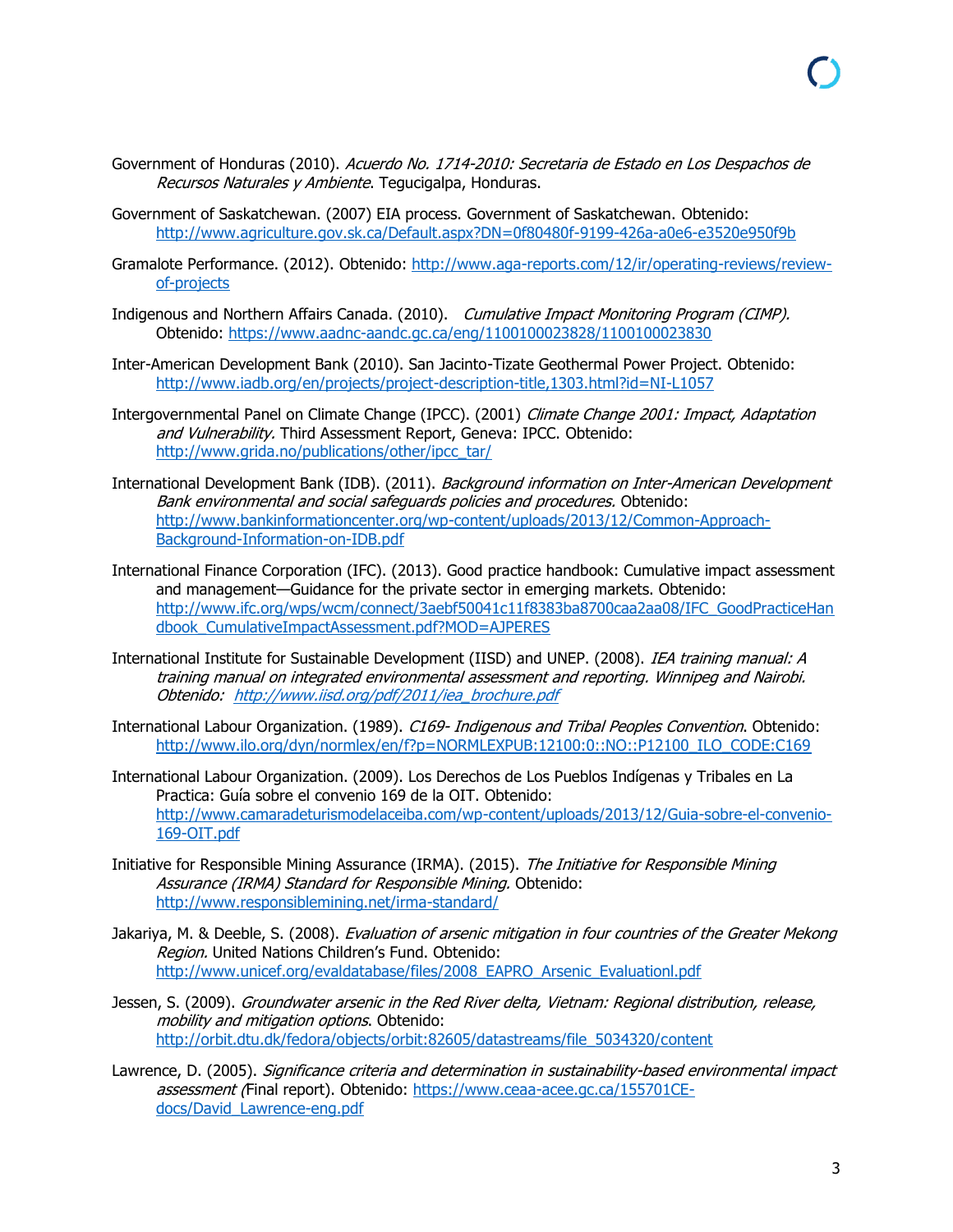- Li J. C. (2008). *Environmental impact assessments in developing countries: An opportunity for greater* environmental security? (Working Paper No. 4). USAID and Foundation for Environmental Security and Sustainability (FESS).
- Luzi, S., Berg, M., Trang, P., Viet. P., Schertenbeib, R. (2004). Household sand filters for arsenic removal (Technical report). Obtenido: [http://www.arsenic.eawag.ch/pdf/luziberg04\\_sandfilter\\_e.pdf](http://www.arsenic.eawag.ch/pdf/luziberg04_sandfilter_e.pdf)
- Netherlands Commission for Environmental Assessment (NCEA) (n. d.) Review of EIA regulation Country profiles. Obtenido:: http://eia.nl/en/countries
- OECC (2000). Chapter 2. History of EIA Systems and Measures taken around the World. In: Environmental Impact Assessment for International Cooperation: Furthering the Understanding of Environment Impact Assessment Systems for Experts Engaged in International Cooperation Activities. Overseas Environmental Cooperation Center, Japan. Obtenido:: <https://www.env.go.jp/earth/coop/coop/document/10-eiae/10-eiae-2.pdf>
- Sadler, B. (1996) International study of the effectiveness of environmental assessment. International Association for Impact Assessment. Obtenido: [https://www.ceaa](https://www.ceaa-acee.gc.ca/Content/2/B/7/2B7834CA-7D9A-410B-A4ED-FF78AB625BDB/iaia8_e.pdf)[acee.gc.ca/Content/2/B/7/2B7834CA-7D9A-410B-A4ED-FF78AB625BDB/iaia8\\_e.pdf](https://www.ceaa-acee.gc.ca/Content/2/B/7/2B7834CA-7D9A-410B-A4ED-FF78AB625BDB/iaia8_e.pdf)
- SERNA (2009b). Documento 5: Código de Buenas Prácticas Ambientales para el Diseño, Planificación y Desarrollo de Actividades de Bajo Impactos Ambientales en Honduras. Tegucigalpa, Honduras.
- SINEIA (2009a). Manual de Evaluación y Control Ambiental. Obtenido: [http://promecom.org/wp](http://promecom.org/wp-content/uploads/2012/08/Manual-de-Evaluaci%C3%B3n-y-Control-Ambiental.pdf)[content/uploads/2012/08/Manual-de-Evaluaci%C3%B3n-y-Control-Ambiental.pdf](http://promecom.org/wp-content/uploads/2012/08/Manual-de-Evaluaci%C3%B3n-y-Control-Ambiental.pdf)
- State of Queensland (2013) Social impact assessment guideline. Brisbane: Department State Development, Infrastructure and Planning. Obtenido: [http://www.statedevelopment.qld.gov.au/resources/guideline/social-impact-assessment](http://www.statedevelopment.qld.gov.au/resources/guideline/social-impact-assessment-guideline.pdf)[guideline.pdf](http://www.statedevelopment.qld.gov.au/resources/guideline/social-impact-assessment-guideline.pdf)
- Tiffer-Sotomayor R., Sánchez-Triana, E., Acerbi, M., Gomes Lima, A. L., Navarro, R., Enriquez, S., Siegmann, K., & Fernández, P. C. (2015). Legal framework of environmental impact assessment in Latin America. Obtenido: [http://conferences.iaia.org/2015/Final-](http://conferences.iaia.org/2015/Final-Papers/Tiffer,%20R%20et%20al.%202015-Poster-%20LAC-%20EIA%20Legal%20Framework-final-l.pdf)[Papers/Tiffer,%20R%20et%20al.%202015-Poster-%20LAC-%20EIA%20Legal%20Framework](http://conferences.iaia.org/2015/Final-Papers/Tiffer,%20R%20et%20al.%202015-Poster-%20LAC-%20EIA%20Legal%20Framework-final-l.pdf)[final-l.pdf](http://conferences.iaia.org/2015/Final-Papers/Tiffer,%20R%20et%20al.%202015-Poster-%20LAC-%20EIA%20Legal%20Framework-final-l.pdf)
- United Nations (1992). Report of the United Nations Conference on Environment and Development. Rio de Janiero. Obtenido: <http://www.un.org/documents/ga/conf151/aconf15126-1annex1.htm>
- United Nations (2012). Simplified Resource Manual to Support Application of the Protocol on Strategic Environmental Assessment. P1. Obtenido: [http://www.unece.org/fileadmin/DAM/env/eia/documents/sea\\_simp\\_manual/Docs/Simplified\\_Reso](http://www.unece.org/fileadmin/DAM/env/eia/documents/sea_simp_manual/Docs/Simplified_Resource_Manual_FINAL_ENG.pdf) [urce\\_Manual\\_FINAL\\_ENG.pdf](http://www.unece.org/fileadmin/DAM/env/eia/documents/sea_simp_manual/Docs/Simplified_Resource_Manual_FINAL_ENG.pdf)
- United Nations Environment Programme (UNEP). (2002). *EIA training resource manual, 2<sup>nd</sup> Ed*. Obtenido: [http://www.unep.ch/etu/publications/EIA\\_2ed/EIA\\_E\\_top1\\_body.PDF](http://www.unep.ch/etu/publications/EIA_2ed/EIA_E_top1_body.PDF)
- UNEP (2003). Protocol on Strategic Environmental Assessment to the Convention on Environmental Impact Assessment in a Transboundary Context. Obtenido: <http://www.ecolex.org/server2.php/libcat/docs/TRE/Full/En/TRE-001371.pdf>
- UNEP (2007). Dams and development project compendium on relevant practices (Social Impact Assessment of Affected People: Final Report). Nairobi: United Nations Environment Programme and ACER (Africa) Environmental Management Consultants.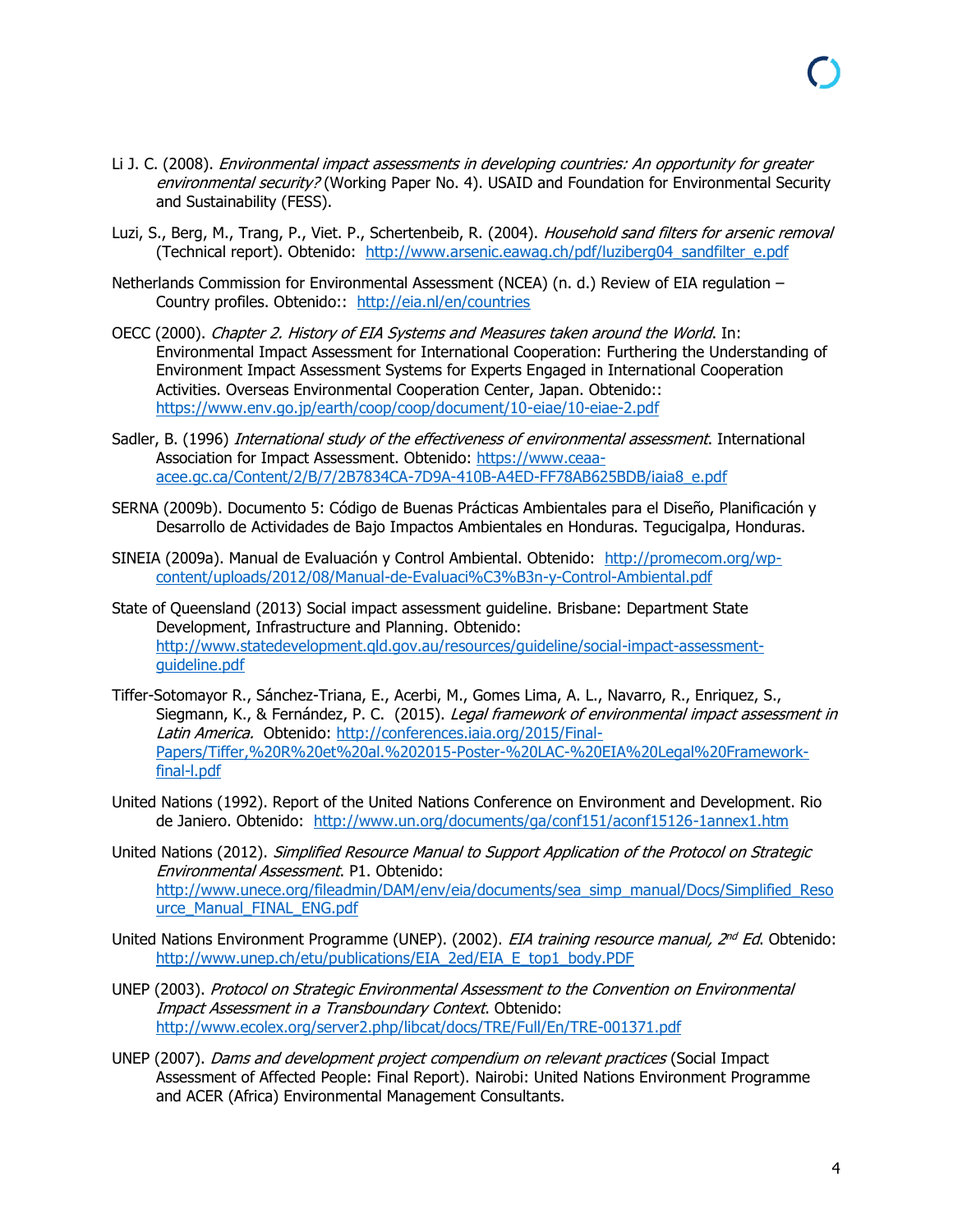- United Nations University (UNU), UNEP, & RMIT. (2007). Environmental Impact Assessment (EIA) Open educational resource. Obtenido: [http://sustainability](http://sustainability-research.mcgill.ca/documents/EIA%20readings/eia-local/page173.htm)[research.mcgill.ca/documents/EIA%20readings/eia-local/page173.htm](http://sustainability-research.mcgill.ca/documents/EIA%20readings/eia-local/page173.htm)
- United States Agency for International Development (USAID). (2011). Technical Review Guidelines: Energy Generation and Transmission. Vol 1, pt 2. P. 29-52. Obtenido: <https://www.epa.gov/sites/production/files/2014-04/documents/energyvol1.pdf>
- Vanclay F. (2003). International principles for social impact assessment. *Impact Assessment and Project* Appraisal 21(1), 5–11.
- World Bank. (n.d.). Assessing Significance of Environmental Impact Annex 4C.3. Obtenido: [http://www.worldbank.org/urban/solid\\_wm/erm/Annexes/US%20Sizes/New%20Annex%204C.3.pd](http://www.worldbank.org/urban/solid_wm/erm/Annexes/US%20Sizes/New%20Annex%204C.3.pdf) [f](http://www.worldbank.org/urban/solid_wm/erm/Annexes/US%20Sizes/New%20Annex%204C.3.pdf)
- World Bank (1999). Environmental Screening: Project Categories A, B, C and FI. Obtenido: <http://go.worldbank.org/NUFD7Z7JV0>
- World Bank. (2003). Updated Project Information Document: China Hai Basin Integrated Water and Environment Management Project. Obtenido: [http://documents.worldbank.org/curated/en/2003/11/2694330/china-hai-basin-integrated-water](http://documents.worldbank.org/curated/en/2003/11/2694330/china-hai-basin-integrated-water-environment-management-project)[environment-management-project](http://documents.worldbank.org/curated/en/2003/11/2694330/china-hai-basin-integrated-water-environment-management-project)
- World Bank. (2004). Technical report: Arsenic contamination of groundwater in South and East Asian Countries. Obtenido: [http://siteresources.worldbank.org/INTSAREGTOPWATRES/Resources/ArsenicVolII\\_PaperII.pdf](http://siteresources.worldbank.org/INTSAREGTOPWATRES/Resources/ArsenicVolII_PaperII.pdf)
- World Bank. (2008). *Improving coastal water quality through basin management: China's Hai Basin* Integrated Water and Environment Management Project. Obtenido: [http://www](http://www-wds.worldbank.org/external/default/WDSContentServer/WDSP/IB/2003/11/22/000094946_03111104003820/Rendered/PDF/multi0page.pdf%20/Rendered/PDF/multi0page.pdf)[wds.worldbank.org/external/default/WDSContentServer/WDSP/IB/2003/11/22/000094946\\_031111](http://www-wds.worldbank.org/external/default/WDSContentServer/WDSP/IB/2003/11/22/000094946_03111104003820/Rendered/PDF/multi0page.pdf%20/Rendered/PDF/multi0page.pdf) [04003820/Rendered/PDF/multi0page.pdf /Rendered/PDF/multi0page.pdf](http://www-wds.worldbank.org/external/default/WDSContentServer/WDSP/IB/2003/11/22/000094946_03111104003820/Rendered/PDF/multi0page.pdf%20/Rendered/PDF/multi0page.pdf)
- World Bank. (2009). Compilación de Reglamentos Especiales Derivados de la Ley General del Ambiente. Obtenido: [http://www.mirahonduras.org/cafta/lib/compilacion\\_reglamentos\\_esp\\_ley\\_gral\\_ambiente.pdf](http://www.mirahonduras.org/cafta/lib/compilacion_reglamentos_esp_ley_gral_ambiente.pdf)
- World Bank. (2010). Definition of the scope of work for the EIA and feasibility study for regional SWM facilities. Washington: World Bank. Obtenido: [http://www.worldbank.org/urban/solid\\_wm/erm/Annexes/US%20Sizes/New%20Annex%204C.4.pd](http://www.worldbank.org/urban/solid_wm/erm/Annexes/US%20Sizes/New%20Annex%204C.4.pdf) [f](http://www.worldbank.org/urban/solid_wm/erm/Annexes/US%20Sizes/New%20Annex%204C.4.pdf)
- World Bank (2011). Segundo Proyecto de Administración de Tierras para apoyar la Segunda Fase del Programa de Administración de Tierras de Honduras (PATH). Obtenido: [http://www](http://www-wds.worldbank.org/external/default/WDSContentServer/WDSP/IB/2011/09/13/000020953_20110913110920/Rendered/PDF/644810ISDS0HN00to0de0administracion.pdf)[wds.worldbank.org/external/default/WDSContentServer/WDSP/IB/2011/09/13/000020953\\_201109](http://www-wds.worldbank.org/external/default/WDSContentServer/WDSP/IB/2011/09/13/000020953_20110913110920/Rendered/PDF/644810ISDS0HN00to0de0administracion.pdf) [13110920/Rendered/PDF/644810ISDS0HN00to0de0administracion.pdf](http://www-wds.worldbank.org/external/default/WDSContentServer/WDSP/IB/2011/09/13/000020953_20110913110920/Rendered/PDF/644810ISDS0HN00to0de0administracion.pdf)
- Zanzibar Environmental Consultancy (2006). Environmental and Social Impact Assessment for Upgrade and Extension of Zanzibar Beach Hotel and Resort. Obtenido: [http://ifcextapps.ifc.org/ifcext/spiwebsite1.nsf/0/806CB3B60CE0DF00852576BA000E2961/\\$File/ESI](http://ifcextapps.ifc.org/ifcext/spiwebsite1.nsf/0/806CB3B60CE0DF00852576BA000E2961/$File/ESIA%20Report%20_Feb%2006_.pdf) [A%20Report%20\\_Feb%2006\\_.pdf](http://ifcextapps.ifc.org/ifcext/spiwebsite1.nsf/0/806CB3B60CE0DF00852576BA000E2961/$File/ESIA%20Report%20_Feb%2006_.pdf)
- Ziwei, X, Shaomin, Liu, Minggang, Hu (n.d.). Measurements of Evapotranspiration by Eddy Covariance System in the Hai River Basin. Obtenido: <http://www.seiofbluemountain.com/upload/product/201005/2009shzyhy03a4.pdf>